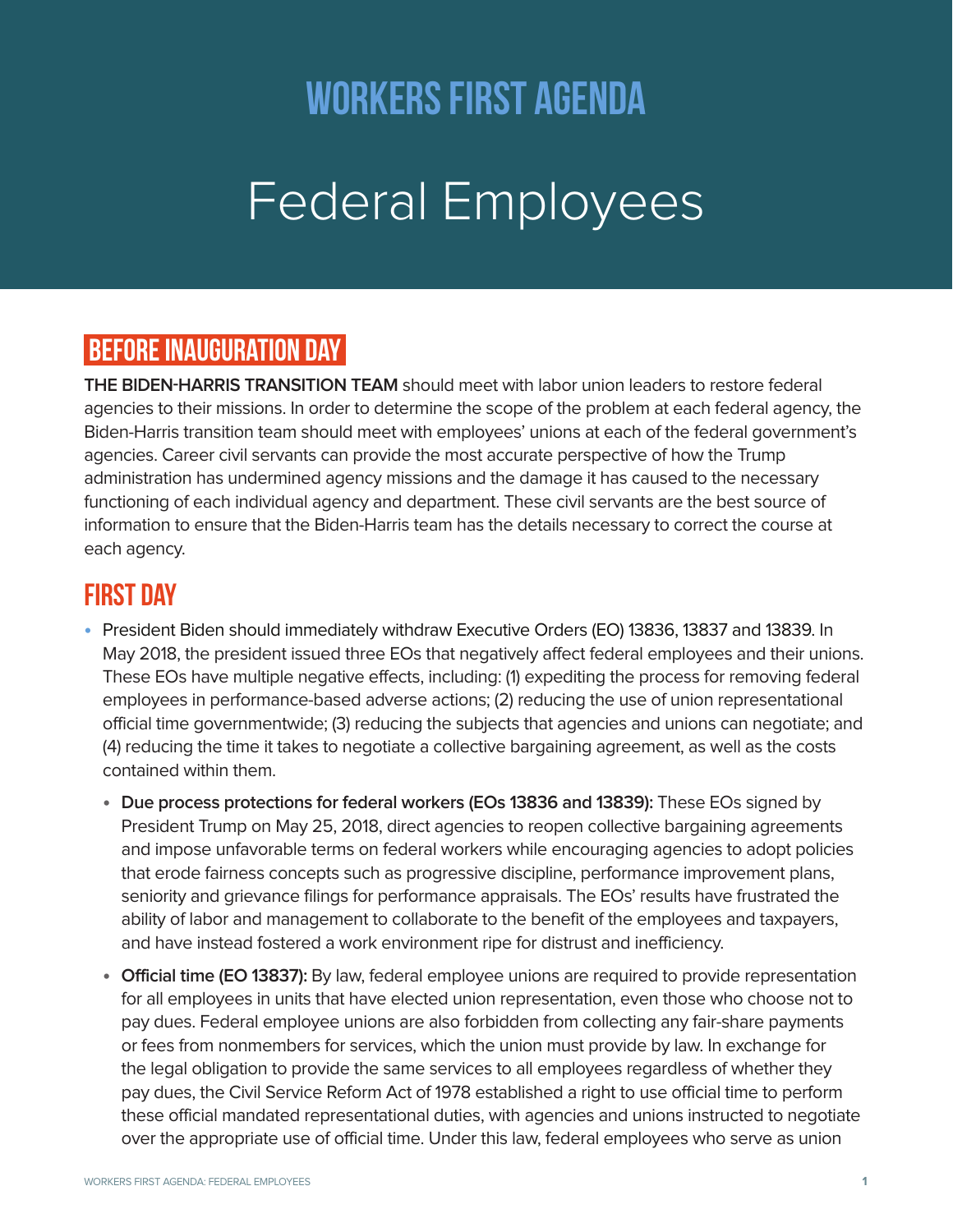representatives are permitted to use official time to engage in negotiations and perform other representational activities on duty status on behalf of the employees they represent in an effort to increase the efficiency and effectiveness of the federal workforce. Indeed, the law provides that the amount of official time that may be used is limited to that which the labor organization and employing agency agree is reasonable, necessary and in the public interest. As pointed out in a Congressional Research Service report, "(a)ny activities performed by an employee relating to the internal business of the labor organization must be performed while in a non-duty status." Thus, the argument that official time is taxpayer-funded union time is false and malicious, designed to deceive the public. EO 13837 guts the use of official time, is intended to make it all but impossible for federal unions to represent their members and should be rescinded.

- **•** Further, President Biden should authorize unions, at their election, to reopen negotiated agreements, whether voluntarily entered into or imposed by the Federal Services Impasses Panel (FSIP) or other process during the effective period of these EOs. He also should order agencies to reopen agreements upon request. Further, once a union has elected to reopen negotiations, the agency shall be directed to reinstitute the status quo ante collective bargaining agreement, which shall be in immediate effect. The president has the authority to order agencies to participate in permissive bargaining under the law (bargaining that is permitted but not mandated by Chapter 71) and to voluntarily agree to comply with the terms of the last signed collective bargaining agreement.
- **•** Rescind EO 13843, which politicizes the hiring of administrative law judges. This EO shifts the impartial and rigorous selection of federal administrative law judges (ALJ) from the Office of Personnel Management (OPM) to the agencies themselves, thereby opening the door for political appointees to hire ALJs based on their political leanings rather than their qualifications. The American public that appears before federal ALJs deserve an impartial decision from an independent adjudicator, not an ALJ chosen because of their political position. EO 13843 should be rescinded on Day One, and the ALJ selection process should revert to the objective OPM process under a rigorous timetable of no more than six months.
- **•** Rescind the executive order issued on Oct. 21, 2020, titled "Executive Order on Creating Schedule F in the Excepted Service." This EO will negatively impact tens of thousands of federal workers, as it allows for political appointees to be embedded into the career federal civil service; opens the door for the dismantling of collective bargaining units, thus affecting tens of thousands of federal workers; and renders tens of thousands of federal workers at-will employees.
- **•** Remove Federal Service Impasses Panel (FSIP) members. The current FSIP has taken extraordinary measures to weaken bargaining rights and employee protections by ordering agencies and unions to adopt antiunion provisions in their collective bargaining agreements. The president should immediately remove all members of the FSIP, leaving the positions vacant until new members may be appointed. The president is free to remove and appoint new FSIP members at any time without Senate confirmation (5 U.S.C. §§ 7119(c)(2) and (3)).

## FIRST 100 DAYS

#### **APPOINT MEMBERS TO IMPORTANT LABOR RELATIONS AND EMPLOYEE DUE PROCESS INDEPENDENT AGENCIES**

**•** The general counsel (GC) of the Federal Labor Relations Authority (FLRA) is an important position that requires Senate confirmation, one that serves at the president's pleasure. Should the Senate confirm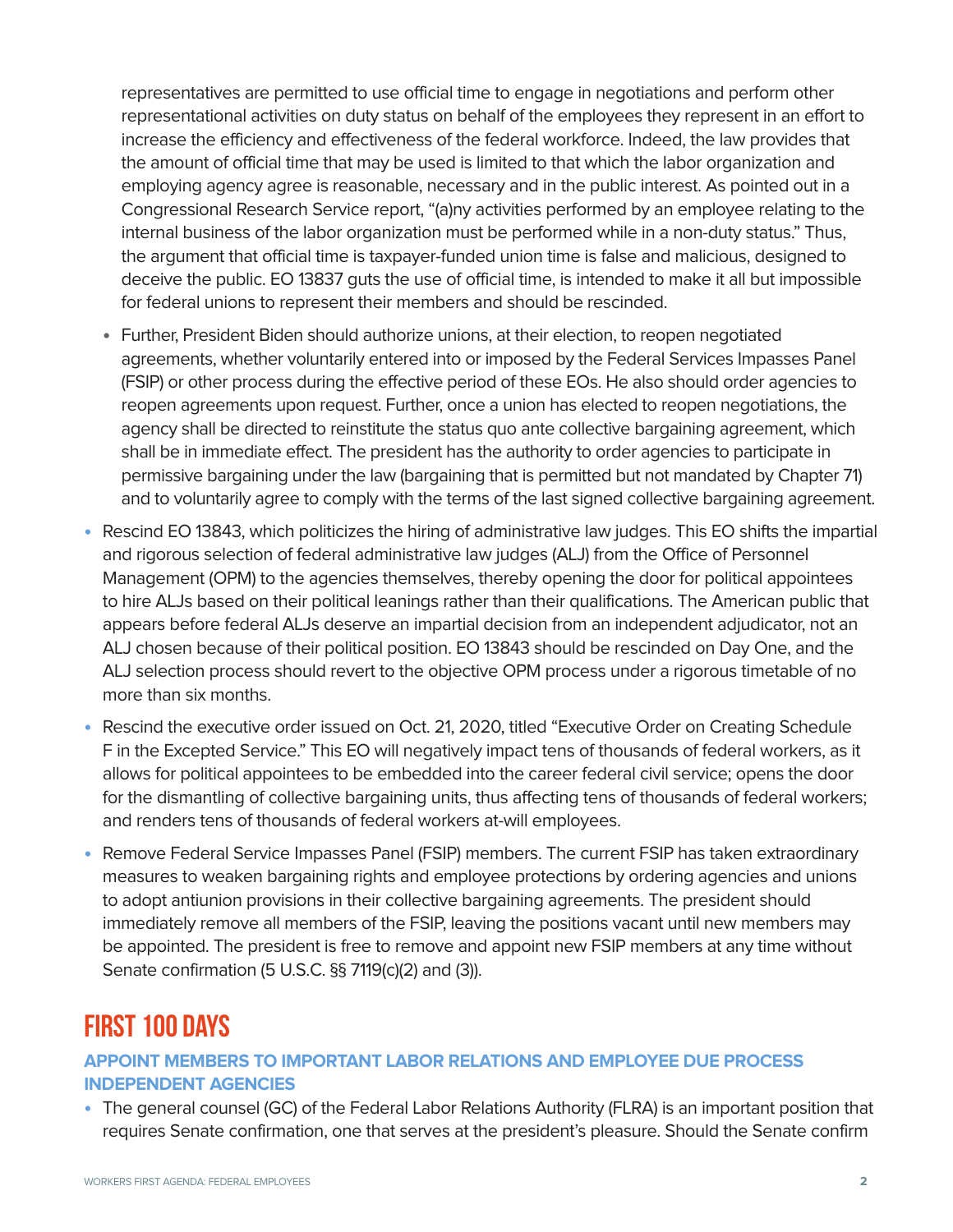the nominee from the Trump administration, President Biden should remove the GC of the FLRA on Day One and immediately move a nomination for the position. While awaiting Senate confirmation of a Biden-nominated FLRA GC, the president should immediately move the current deputy general counsel, Charlotte Dye, to acting FLRA GC for a period of 120 days. Labor has submitted the name of Cathie McQuiston for consideration for the position, as she is an extremely qualified individual.

- **•** Renominate member Ernie DuBester and appoint him as FLRA chair. Member DuBester's term expired during summer 2019. He is in what is known as holdover status and will remain on the FLRA until summer 2021 unless he is reconfirmed. Even in the absence of a majority, the president may appoint the chair. He should NOT reappoint member Abbott, an antiunion ideologue. Abbott also is on holdover status through early 2022 and should be replaced immediately, and for cause if necessary. We are submitting Susan Tsui Grundmann for the second FLRA member seat being held by Abbott. Grundmann is a former chair of the Merit Systems Protection Board (MSPB) under President Obama. Chairperson Colleen Duffy Kiko's term expires in 2022, and she should NOT be reappointed.
- **•** The MSPB does not have any members. Members must be appointed quickly to address the backlog of cases of adverse actions (suspensions of longer than 14 days and removals) of federal employees. We have submitted names for consideration for these positions.

#### **DIRECT AGENCIES TO AVAIL THEMSELVES OF INTEREST ARBITRATION**

**•** The president should order all agency heads to agree, if mutually agreed to by the union, to bypass the FSIP and instead proceed to binding interest arbitration when there is an impasse in contract negotiations. This is permitted pursuant to 5 U.S.C. § 7119(b)(2). This will expedite and streamline the impasse resolution process and allow agencies and unions to avoid what many characterize as cumbersome, outdated processes at the FSIP.

#### **CANCEL PRESIDENTIAL MEMORANDUM TO THE DEPARTMENT OF DEFENSE (DOD) THAT COULD ELIMINATE COLLECTIVE BARGAINING RIGHTS FOR DOD WORKERS**

**•** President Biden should cancel the presidential memorandum issued on Jan. 29, 2020, authorizing the secretary of defense to issue orders excluding DOD agencies or subdivisions from the FLRA's statute. Under the memorandum, the secretary is further authorized to delegate the authority to any DOD official who has been appointed by the president with the Senate's advice and consent. This newly delegated authority could, with the stroke of a pen, terminate union members' right to union representation entirely, as well as eliminate their collective bargaining agreements (CBA) and all of their rights included therein.

#### **INSTRUCT THE U.S. DEPARTMENT OF VETERANS AFFAIRS (VA) TO UTILIZE CHAPTERS 75 AND 43 INSTEAD OF THE ALTERNATIVE FRAMEWORK CREATED BY THE VA ACCOUNTABILITY ACT**

**•** The VA Accountability Act (VAAA) has failed to meet its stated goals of improving the VA workforce. The VAAA created an alternative framework for the VA to deal with employees facing adverse actions or performance issues. However, the act gives the agency a choice, and the incoming administration should direct the VA to pursue adverse actions under Chapter 75 and performance actions under Chapter 43—as is the protocol for the majority of government Title 5 employees.

#### **AFFIRM THE RIGHTS OF TITLE 38 EMPLOYEES TO JOIN AND SERVE THEIR LOCAL UNIONS**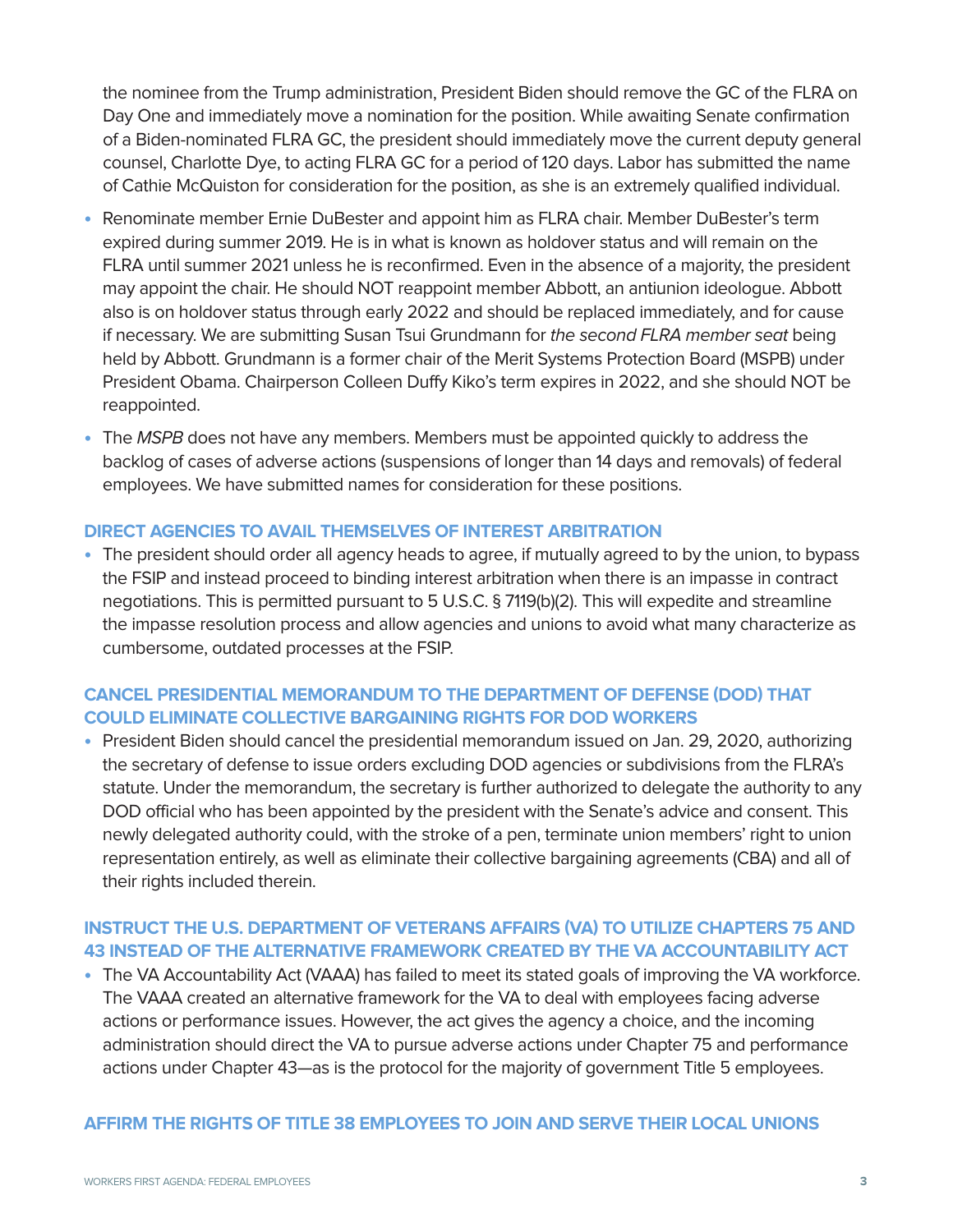**•** Since 2016, the Trump administration has applied the Title 38 collective bargaining law to refuse to bargain over almost all routine workplace matters. In November 2018, the VA invoked the Title 38 law to unilaterally repudiate contract provisions that give VA doctors, registered nurses (RN) and other medical professionals facing termination or discipline the right to union representation at agency appeal boards. The VA prohibited doctors, RNs and other medical professionals from serving as union representatives to address workplace issues during the workday even after VA leadership bargained and agreed to such time. VA medical professionals are treated as less than their Title 5 counterparts and face discrimination for exercising their statutory right to participate in their union. The VA must restore collective bargaining to these employees and agree to bargain with its affected unions to restore the rights of Title 38 employees. It also must further be instructed to settle the lawsuit brought by the unions to enforce these employees' rights.

#### **TSA TRANSITION ISSUES**

- **•** Under a special footnote in the law, the Transportation Security Administration (TSA) administrator has unique unlimited authority to determine all of the conditions of employment for TSA officers (screeners). Current and past administrators have set some of those conditions of employment in a memo signed by the administrator called the *determination*. In order to correct the substandard treatment relative to other federal employees, the president should immediately direct the TSA administrator to issue a new determination covering the rights of TSA officers to implement the following changes:
	- **•** Adopt Title 5 rights for dispute resolution, including provisions for full access to the MSPB; independent third-party arbitration of all grievances, discipline and adverse actions; Back Pay Act equivalency for back pay and attorney fees; and elimination of the table of penalties.
	- **•** Grant full collective bargaining rights equivalent to those enjoyed by federal employees generally, eliminating prior restrictions on topics of bargaining.
	- **•** Extend full union rights equivalent to the best provisions in place at other Department of Homeland Security agencies, including official time, union office space, etc.
	- **•** Update TSA pay by placing the transportation security officer (TSO) D, TSO E and TSO F pay bands under the General Schedule (GS) system, with regular step and grade increases to provide for career ladder progression.
	- **•** Reverse changes made in connection with presidential EOs 13836, 13837 and 13839.
	- **•** Reopen the CBA with AFGE for renegotiation.
	- **•** Eliminate the footnote in the Aviation and Transportation Security Act (ATSA) authorizing the TSA administrator to develop a separate personnel management system and pay system (49 U.S.C., Sec. 114(n)). To permanently address this loophole and substandard treatment, the administration should also support congressional initiatives to enact above points in statute.

#### **SIGN AN EO ON LABOR MANAGEMENT PARTNERSHIPS AND FORUMS**

**•** President Biden should follow the leads of former Presidents Clinton and Obama by issuing an EO promoting the creation of labor management partnerships and forums. Taking the best points from those two EOs and the experiences will lead to more effective government. By engaging the unions and the frontline employees through their union, considerable progress can be made at finding improvements in everyday operations, which will lead to a more effective government. Employee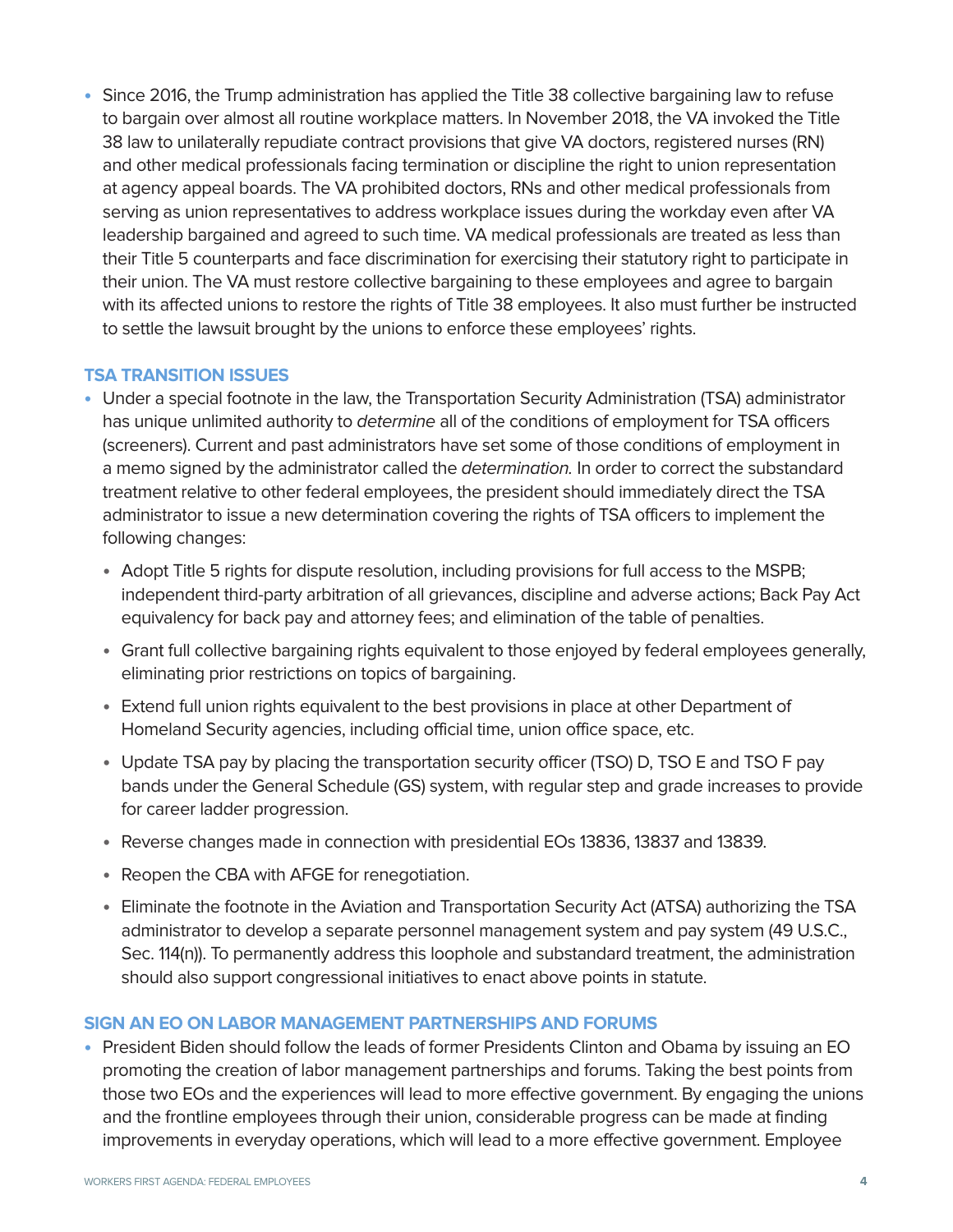engagement is recognized as the most important principle of high-performing organizations. Engagement starts with respecting the employees' collective voice and engaging them to use their voices and front-line wisdom in processes supported by the employee union representatives. When managers are willing to recognize the joint partnership required to deliver on the mission in the most effective way, high-performing organizations are the result. Approximately 60% to 70% of the federal employees are represented by unions. Engaging the unions and the employees is fundamental to success. The EO must have the full operational support of the president and the White House. For it to work, agency heads must comply. Managers must be oriented to the changed approach and hold their agency managers accountable. It will not work if managers are free to ignore the policy requirement. Combined with collective bargaining, these engagement policies can provide for better workplaces and more effective government.

#### **SIGN EO TO PROTECT RETIREMENT BENEFITS FOR WORKERS WITH DISABILITIES**

**•** President Biden should issue an EO to permit certain duty-related disabled federal employees including law enforcement officers, Customs and Border Protection officers, firefighters, air traffic controllers, nuclear materials couriers, Capitol Police members, Supreme Court Police members, Central Intelligence Agency employees performing intelligence activities abroad or having specialized security requirements, and diplomatic security special agents of the Department of State—to receive retirement benefits in the same manner as if they had not been disabled and to reinstate without penalty retirement benefits for formerly covered employees who were involuntarily transferred after incurring a duty-related disability to a noncovered position resulting in a loss or forfeiture of covered retirement benefits.

#### **FEDERAL ADVISORY COMMITTEES ON FEDERAL PAY: CHAIR POSITIONS**

**•** There are two statutory advisory committees that make recommendations regarding federal pay: the Federal Prevailing Rate Advisory Committee (FPRAC), authorized under 5 U.S.C. § 5347, and the Federal Salary Council (FSC), authorized under 5 U.S.C. § 5304(e)(1). The FPRAC is concerned with the Federal Wage System (FWS), the pay system for federal employees in the skilled trades who are paid on an hourly basis. The FSC is concerned with the General Schedule (GS) and the locality pay system for federal employees who are paid annual salaries.

The chair position for each of these advisory committees is crucially important to federal employees. Although the advisory committees do not address annual pay adjustments, they do make recommendations involving the calculation of benchmark pay rates and the boundaries that determine local pay differentials. The recommendations arising from FPRAC go to the director of OPM for approval and ultimate issuance as regulations. The recommendations arising from the FSC go for approval to the president's pay agent, which consists of the director of the Office of Personnel Management, the director of the Office of Management and Budget (OMB) and the secretary of labor.

The highest-priority issue before FPRAC is a proposed rule that would limit each non-Rest of U.S. GS pay locality to one FWS wage area. The goal of this rule is to harmonize the government's two locality-based pay systems so that federal workers who work in the exact same location are paid in such a way that recognizes that they work as such.

For decades, Congress has provided all salaried and hourly workers the same annual pay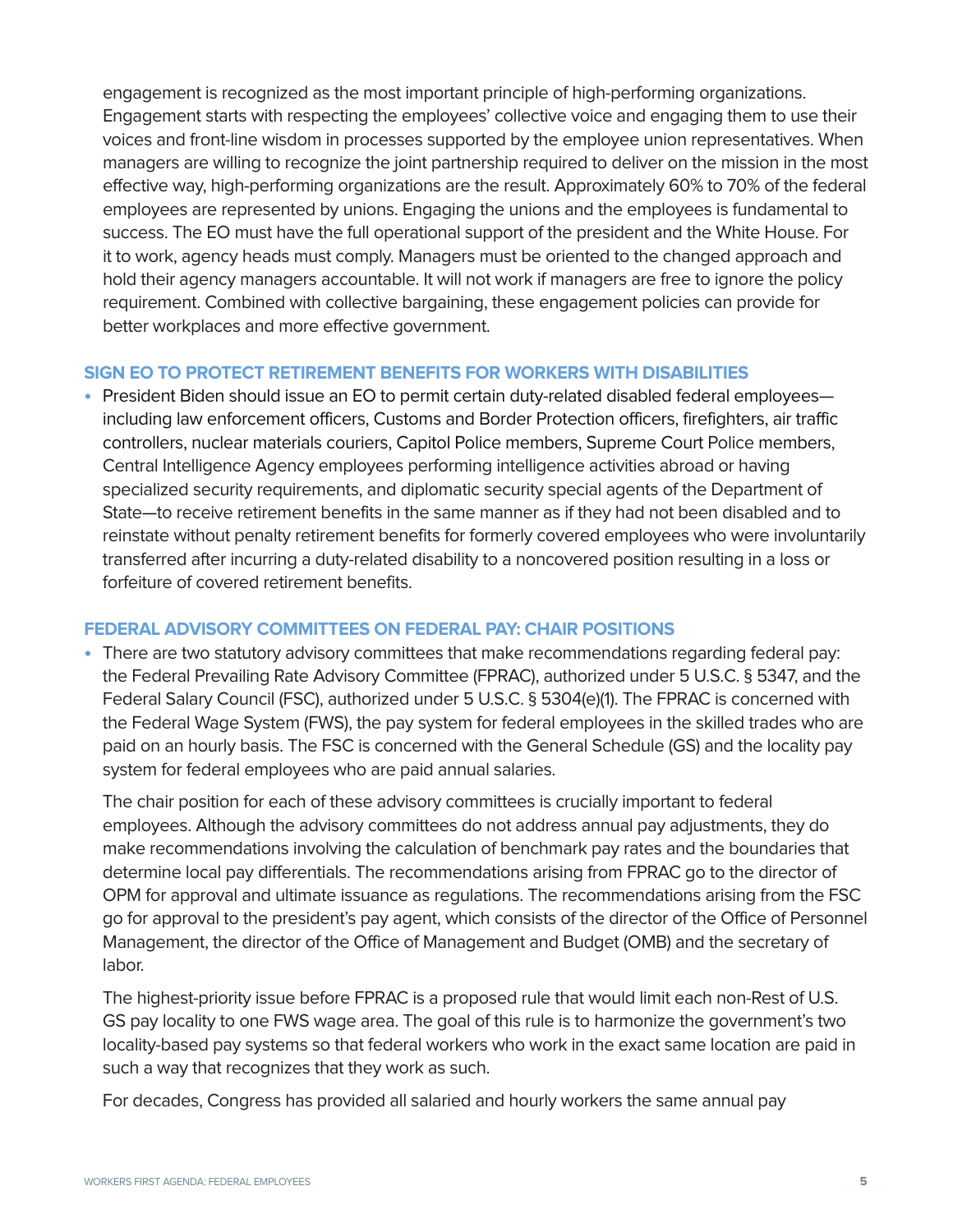adjustment. That is, they have extended the pay adjustment for GS employees to all hourly employees for purposes of equity. The annual GS pay adjustment usually consists of an across-theboard increase based on the Bureau of Labor Statistics (BLS) measure of changes in private sector wages and salaries, the Employment Cost Index and an adjustment that varies by metropolitan area that is based on the BLS's Occupational Employment Statistics, which records data on a city-by-city basis.

The FPRAC proposal would provide all hourly employees who work within the boundaries of a given GS locality the same base hourly wages. The proposed rule we support would ensure that, both for purposes of annual pay adjustments and for base pay, the federal government would treat all workers in a given location equitably. In other words, all salaried and hourly workers in a given location would receive both base pay and annual pay adjustments on the same locality pay basis. Of note, the FPRAC chair position is a noncareer Senior Executive Service appointment.

The most important issues facing the FSC involve calculating the federal-nonfederal pay gap and drawing the boundaries for GS pay localities. The Trump administration has so far followed precedent in calculating the pay gap, even though the current FSC chair has argued strenuously to change the factors that go into the calculation in order to pretend that there is no pay gap. The administration has, however, succeeded in deviating from past practice regarding drawing locality boundaries such that federal employees in counties throughout the country will have their pay lowered as a result.

The position of FSC chair is appointed by the president in accordance with EO 12764 but is neither full-time nor salaried. 5 U.S.C. § 5304(e)(1)(A) and (B) specify that appointments to the FSC include three seats for experts in labor relations and pay policy and six seats for "employee organizations representing large numbers of General Schedule employees." Historically, the employee organizations have been labor unions representing federal employees, as was the intention of Congress.

#### **DIRECT OPM TO RESCIND NEW RULES UNDERMINING BACK PAY AND ATTORNEY FEES**

**•** We have just learned of the notice of proposed rulemaking by OPM that will likely take effect just prior to the inauguration of the next president in January 2021. The president must direct OPM to rescind the new rule if it is in place or withdraw it from rulemaking if it is not finalized. The first part, narrowing coverage to removals, suspensions, demotions, etc., would effectively eliminate back pay for overtime disputes. Significant cases such as the VA on Saturday premium pay, from which VA workers received approximately \$200 million in back pay, most likely no longer would be possible if these changes were adopted. The second primary change is aimed directly at union legal departments and other attorneys representing federal workers, even regarding removals, suspensions, demotions, etc. These proposed rules would impose an outright exclusion of unions from eligibility for attorneys' fees. The changes would change the definition of "personal representative" to the narrowest possible interpretation: only executors or other representatives of a deceased employee's estate.

## Legislative Proposals

**•** Submit a budget proposal that protects and extends federal employee benefits. In recent years, the Trump administration outlined attacks on federal employees' pay and benefits as part of its annual fiscal year (FY) budget proposal. Prior Congresses have proposed and passed some of these policy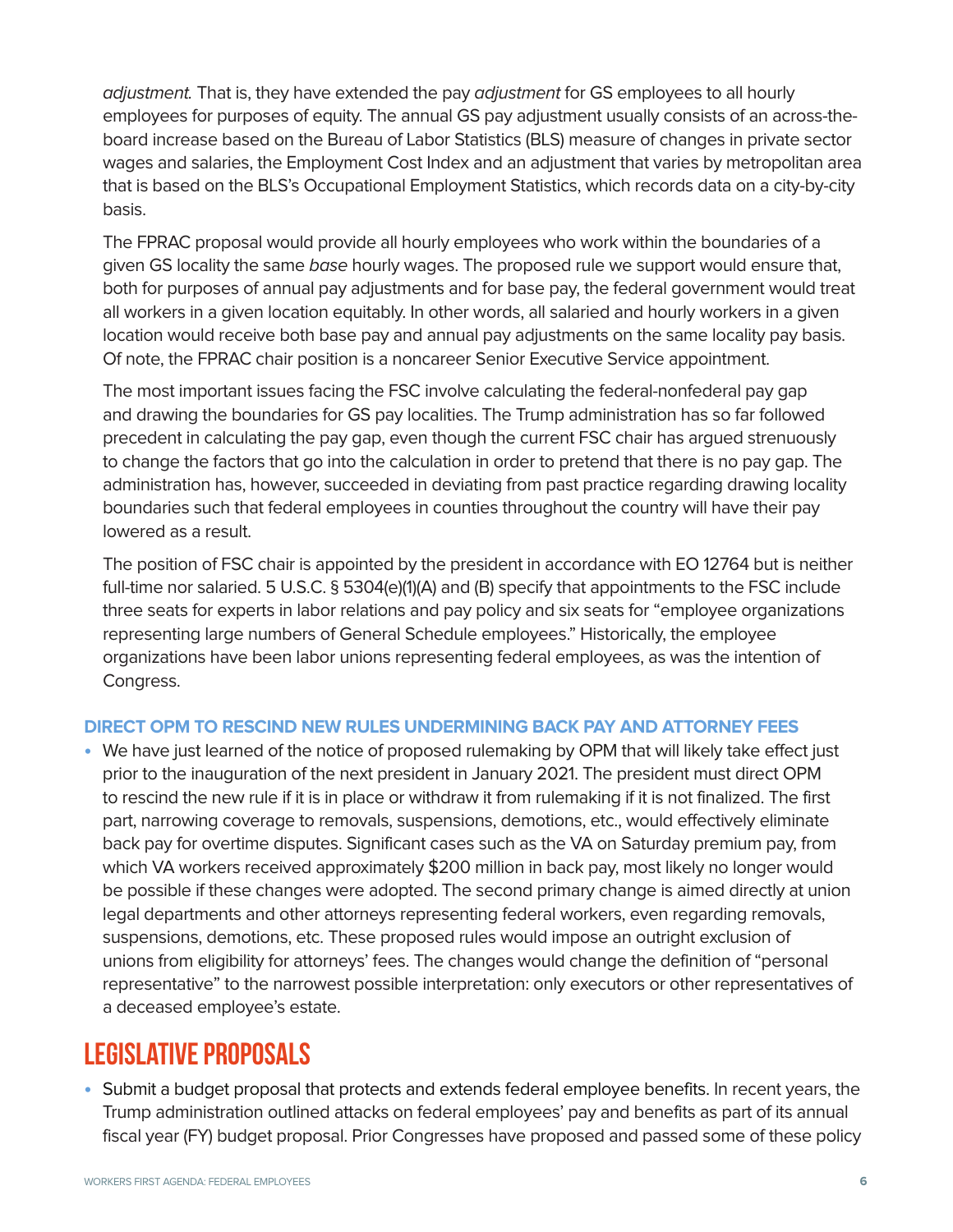proposals as part of the annual congressional budget resolution. Although budget resolutions do not have the force of law, they lay the groundwork for the appropriations committees to allocate government funding.

The president's FY 2021 budget proposal includes each of the following attacks on federal employee wage and benefits, as well as attacks on labor unions generally (some of which have been endorsed by the House of Representatives and Senate leaders during the current administration):

The following are Trump-proposed retirement benefits that need to be deleted from the budget:

- **•** Proposal to increase federal employee contributions to the Federal Employees Retirement System (FERS) to be phased in over several years, with individuals contributing an additional 1% of their salary each year until those payments reach 50% of the cost.
- **•** Proposal to eliminate the FERS cost-of-living adjustment (COLA), and also to reduce the civil service retirement system COLA by 0.5%.
- **•** Proposal to eliminate the Social Security annuity supplement, which would negatively affect law enforcement officers, firefighters, and air traffic controllers who are subject to mandatory retirement before reaching Social Security age.
- **•** Proposal to change retirement annuity calculation from high three years to high five years.
- Proposal to reduce the Thrift Savings Plan (TSP) G Fund interest rate.
- **•** Federal Employee Health Benefits Program:
	- **•** This proposal would reduce the government contribution rate and increase employee contributions across all plans.
- **•** The following is regarding the Trump leave budget proposal, which needs to be deleted:
	- **•** Currently, all federal employees receive 10 paid holidays and up to 13 sick days annually, as well as 13 to 26 vacation days, depending on federal government tenure. This budget proposal would transition the existing civilian leave system to paid time off, which lumps all time off (sick and vacation) under one category in an attempt to reduce the total number of leave days.

#### **RESTORE TITLE 5 RIGHTS TO DOD EMPLOYEES**

**•** Over the past few years, Congress has passed a series of provisions that have greatly reduced Title 5 protections for DOD employees compared with other federal employees. These changes have been ill-advised and harmful to those employees supporting America's military. Legislation restoring full Title 5 rights for these employees should be enacted, including a return to the one-year probationary period from the recently increased two-year period. Second, the DOD reduction-inforce rules, which essentially eliminate experience as a retention factor, should be repealed. Under the current rules, an employee who has been with their agency for only one year and been given an outstanding rating could be retained over a 30-year employee with a current excellent rating. Finally, the official time restrictions for DOD employees should be repealed. Unlike other Title 5 employees, DOD employees cannot lobby on official time, as provided in the National Defense Authorization Act.

#### **WORK WITH CONGRESS TO REFORM THE FSIP**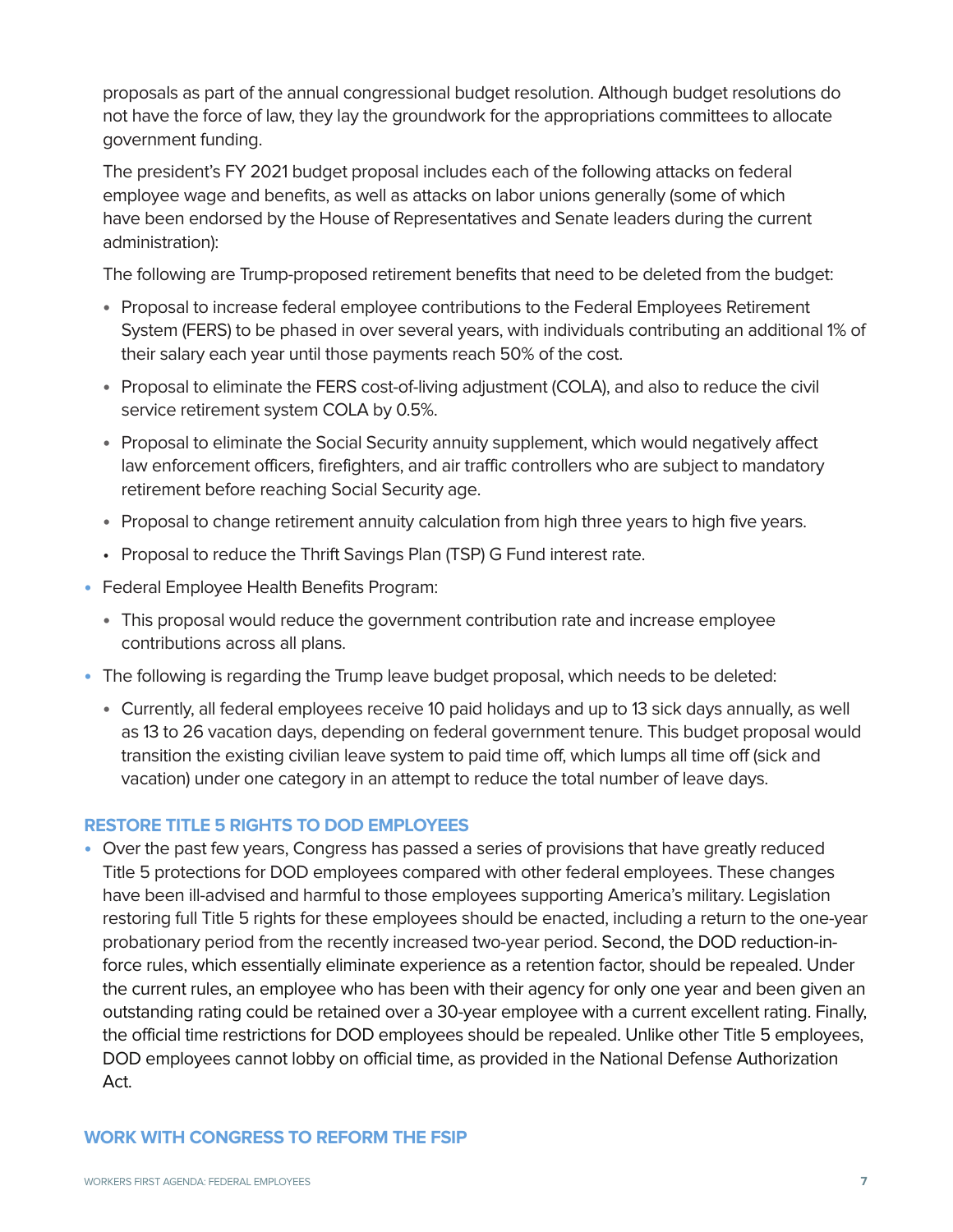**•** Support and sign into law legislation that includes reforms to the FSIP to improve collective bargaining and the resolution of impasses, including greater use of outside arbitration.

#### **RESTORE THE FERS**

**•** Since 2011, federal workers have had roughly \$195 billion taken away from their compensation and benefits for deficit reduction, including an unprecedented three-year pay freeze, a mandatory increase in employee pension contributions to 2.3% of salary for employees hired in 2013 and 3.6% of salary for employees hired after 2013. Increased mandatory pension contributions for federal employees hired after 2013 makes it increasingly difficult for many to take full advantage of matching funds for their TSP (401(k)-equivalent) accounts, resulting in a potentially serious shortfall in their retirement income security and a substantial decline in their standard of living. Using federal retirement to facilitate budget deals must not happen again, and the ongoing salary reductions imposed during those years should be repealed.

#### **PROTECT OPM**

**•** In 2018, the Trump administration outlined in its government reorganization plan a proposal to eliminate the OPM and merge most of the agency's operational functions into the General Services Administration (GSA) while sending policymaking to the OMB, where a new Office of Federal Workforce Policy would be established. While Congress soundly rejected the initial phases of this plan, many efforts still are underway to merge OPM with various other federal agencies, eliminating its core function as the central merit-based civil service department of the government. President Biden should reject all proposals and plans to eliminate or merge OPM with other agencies, and ensure that the office has adequate staffing, funding and technological infrastructure to maintain its key role for protecting and ensuring a high-quality professional federal civil service.

#### **VA**

- **•** Affirm the rights of Title 38 employees to join and serve their local unions. Congress enacted a Title 38 collective bargaining rights law in 1991 (Section 7422) to make clear that VA physicians and RNs and other Title 38 medical personnel have full collective bargaining rights like other VA employees and medical professionals at various federal agencies. The VA policy applying this law has been applied extremely unevenly depending on who is in the White House. In November 2018, the Trump administration utilized the Title 38 collective bargaining law to virtually eliminate the ability of VA clinicians to solve workplace problems during the working day through the use of official time. The Trump administration also used Section 7422 to refuse to bargain during contract renegotiations over more than a dozen longstanding contract provisions, including those that protect the safety of health care employees and patients in order to unilaterally impose a stripped-down, one-sided contract on the union. The VA must apply the law consistent with congressional intent in order to restore collective bargaining to these employees and agree to bargain with its affected unions to restore the rights of Title 38 employees. It must further be instructed to settle the lawsuit brought by the unions to enforce these employees' rights.
- **•** Restore due process rights of VA employees. In 2017, in response to claims of widespread mismanagement at VA medical facilities and benefits offices, including manipulation of patient wait list data, payment of improper relocation bonuses and management retaliation of whistleblowers reporting management misconduct and poor performance, Congress enacted the Department of Veterans Affairs Accountability and Whistleblower Protection Act of 2017 (P.L. 115-41) (Accountability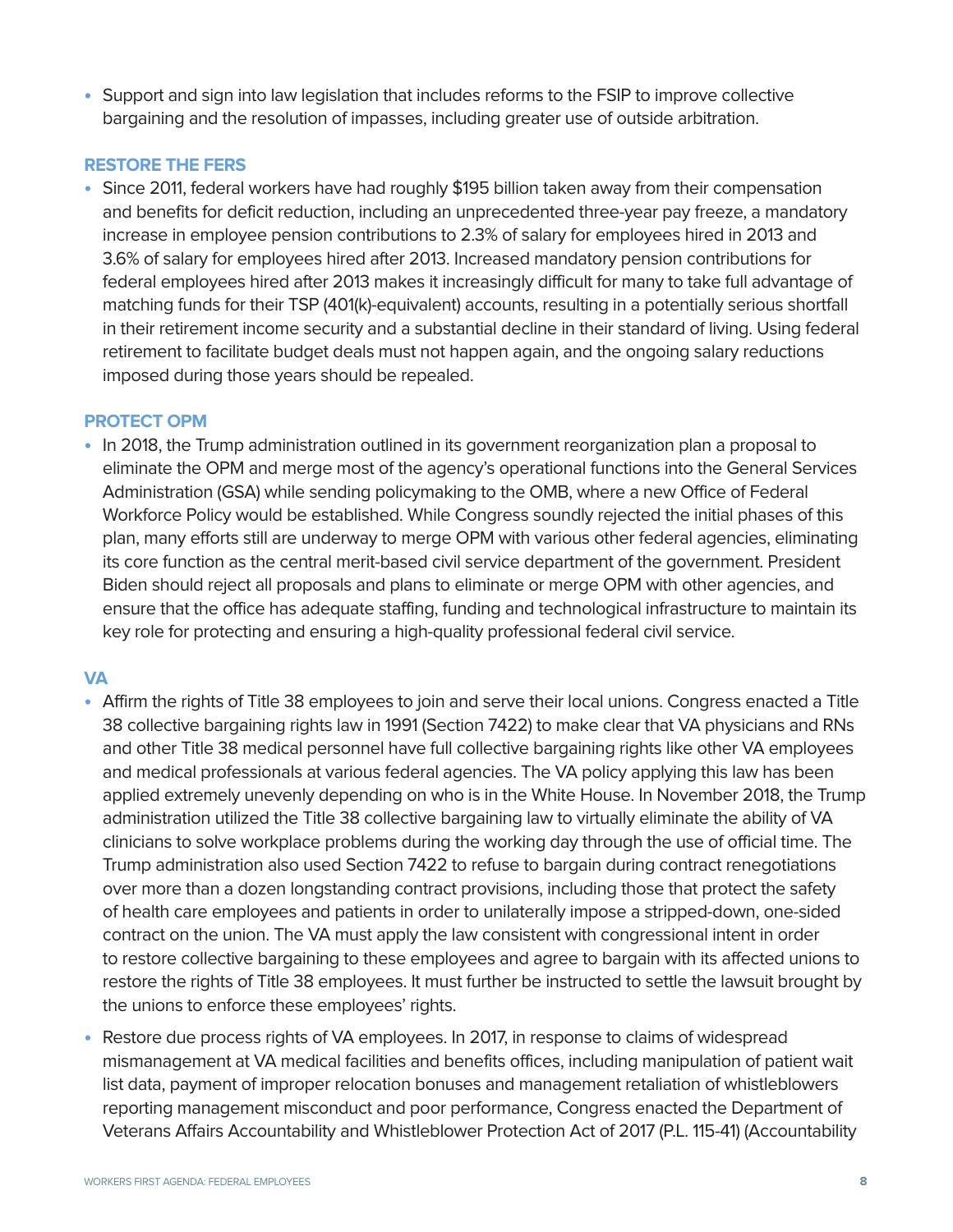Act). This made it much easier to fire and discipline employees at the VA than at any other federal agency.

The Trump administration continues to tout this law as one of the most important pieces of veterans' legislation it secured. In reality, the law has failed to curb mismanagement or protect whistleblowers. Rather, it allowed the Trump administration to fire large numbers of low-wage employees, including a disproportionate number of disabled veterans and employees of color in the VA workforce, as well as health care employees who are in short supply, by eroding critical due process protections, lowering the evidentiary standard the agency must meet to carry out terminations and other adverse actions from preponderance of the evidence to substantial evidence, shortening the time frames that employees have to respond to proposed terminations and discipline, and prohibiting the MSPB from mitigating penalties regardless of the severity of the alleged misconduct or performance issue. The VA has refused to provide data indicating the impact of this law on the VA rank-and-file workforce, and its failure to carry out congressional intent to address the issue of bad managers.

President Biden should support legislation to restore the preponderance of evidence evidentiary standard that applies to other federal employees, and require the VA to provide comprehensive data on which employees have been fired and disciplined under this law.

**•** Repeal the AIR Act section of the VA MISSION Act. The new administration should support repeal of the Asset and Infrastructure Review (AIR) Commission established by the VA MISSION Act, which became law in 2018. This commission will use the Base Realignment and Closure (BRAC) process established for the DOD that has been widely criticized due to its high cost, lack of savings and extremely harmful outcomes for local communities. Despite the well-documented problems in DOD, this BRAC-style commission will be responsible for deciding the future of VA facilities nationwide. Every VA facility that provides health care and counseling to veterans would be subject to the commission's recommendations, including hospitals, clinics, nursing homes, domiciliaries for homeless veterans and veterans' centers that provide readjustment counseling. Also troubling in this section of the law is that, unlike with DOD base closures, the AIR Commission process offers little opportunity for congressional oversight and and/or vetoes. The AIR Commission must be repealed in order to protect veterans, their health care and benefit services, as well as VA facilities and the front-line staff.

#### **LAW ENFORCEMENT OFFICERS (LEO)**

**•** Expand LEO retirement benefits to officers of the VA, DOD, U.S. Mint and Federal Protective Police. Sign into law legislation amending Title 5 of the United States Code to include federal law enforcement professionals whose duties meet the current statutory definition of a federal LEO.

Under present law, the definition of a LEO does not include positions such as officers of the Federal Protective Service and police officers from the DOD, VA and U.S. Mint. Despite having duties similar to or identical to other LEOs, these law enforcement professionals do not have pay and benefits status equal to that of their occupational counterparts in other agencies. Specifically, they have lower rates of pay and are not eligible for full retirement benefits until years after their LEO peers. As a result of this disparity, the law enforcement agencies with lower pay and benefits are greatly disadvantaged when recruiting and retaining trained law enforcement professionals, and have far lower employee morale.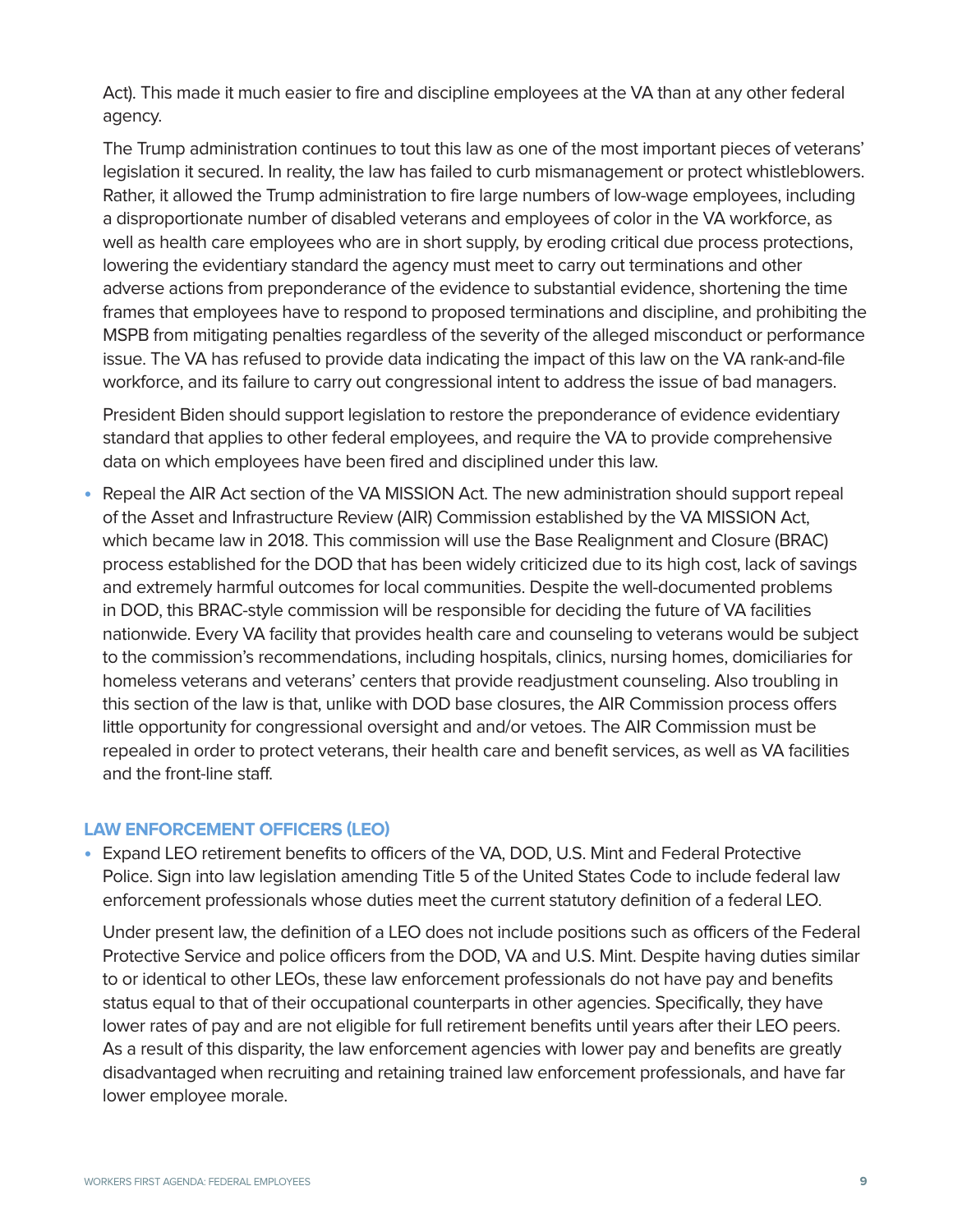#### **TRANSPORTATION SECURITY ADMINISTRATION**

**•** TSOs do not have Title 5 rights providing them full collective bargaining rights, including full access to the MSPB and replacing the current pay band system with the GS pay system. As a result, they are among the lowest-paid federal employees and do not have due process rights to resolve workplace disputes. Congress must pass and the president sign into law legislation to provide Title 5 rights, including the GS pay scale for TSOs. Currently, TSOs do not have Title 5 collective bargaining rights because of a footnote in the ATSA providing the TSA administrator with unusually broad authority to develop a separate personnel management system. Congress must pass and the president sign into law legislation to eliminate the authority in the ATSA (49 U.S.C., Sec. 114(n)).

#### **FEDERAL FIREFIGHTERS**

**•** Support and sign into law legislation that adjusts the method of determining retirement benefits for federal firefighters to include any income earned through mandatory overtime. Current law excludes any income earned through mandatory overtime from being included in the calculation of federal firefighters' retirement benefits. These firefighters deserve to be fairly compensated, and every hour worked should be accounted for in their retirement benefits.

## MEDIUM- AND LONG-TERM PRIORITIES

#### **REVERSE FLRA RULEMAKING FROM 2020**

- **•** The FLRA recently reversed decades of precedent through rulemaking and policy on at least four separate occasions, without a case or controversy in each instance. These changes significantly affect the relationships between agencies and unions, as well as between unions and their members. Once a new FLRA is constituted, we ask that the administration support the following be revoked through rulemaking.
	- **•** On July 9, 2020, the FLRA issued, through rulemaking, a change to the dues revocation process, allowing members to cancel dues at any time after their first year of membership. This reverses 40 years of precedent allowing unions and agencies to negotiate an annual window for dues revocation. It reduces agency efficiency and is intended to undermine the relationship between members and their union.
	- **•** On Sept. 30, 2020, the FLRA issued through policy a change on a "Request for a General Statement of Policy or Guidance on Agency-Head Review of Agreements That Continue in Force Until New Agreements Are Reached" (85 Fed. Reg. 3858-59) (proposed Jan. 23, 2020).
	- **•** On Sept. 30, 2020, the FLRA issued through policy a change based on a request from the National Right to Work Legal Defense Foundation ("Foundation") for a general statement of policy or guidance concerning whether 5 U.S.C. § 7131 ("the Statute") "permits parties to bargain over, or union representatives to use, official time for lobbying activities that are subject to Federal law" (85 Fed. Reg. 16915) (proposed March 25, 2020). For decades, FLRA precedent allowed unions to negotiate with agencies to allow representatives to lobby on official time.
	- **•** On Sept. 30, 2020, the FLRA issued through policy a change based on a request from OPM for a general statement of policy or guidance "holding that 'zipper clauses'—which are provisions that would foreclose or limit mid-term bargaining during the term of a collective-bargaining agreement (CBA)—are a mandatory subject of bargaining" (85 Fed. Reg. 17767) (proposed March 31, 2020).